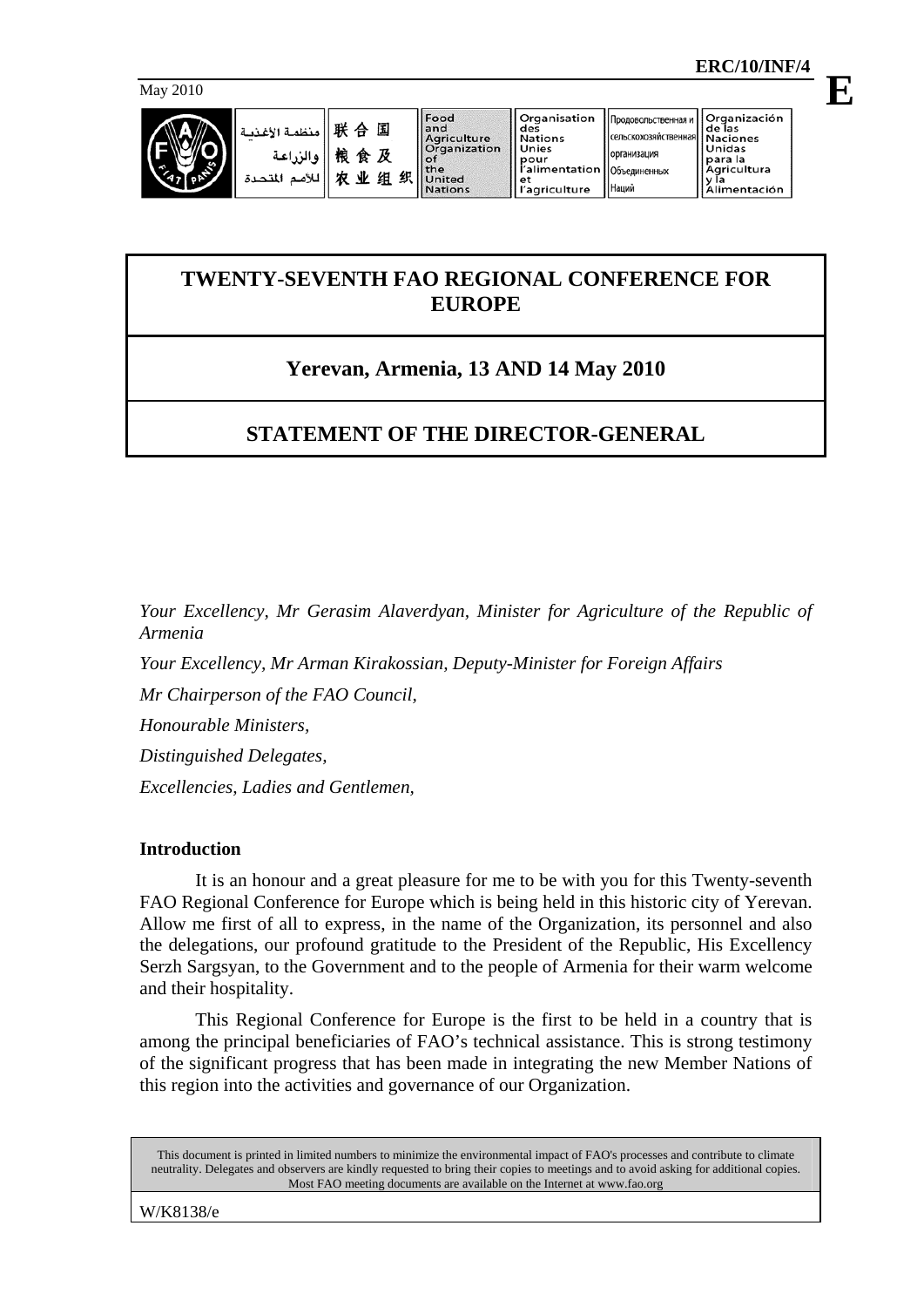#### **State of food insecurity in the world**

#### *Mr Chairperson,*

#### *Ladies and Gentlemen,*

 At the World Food Summit of 1996, the Heads of State and Government pledged to reduce by half the number of people suffering from hunger by 2015. This global pledge was subsequently reaffirmed in other international agreements, notably at the Millennium Summit in 2000 and the World Food Summit: *five years later* in 2002. More recently, the World Summit of Heads of State and Government on Food Security, held last November in Rome, decided to reach the total eradication of hunger in the world.

 Unfortunately, the latest data compiled by FAO show that the current situation is even more disturbing than it was in 1996. Hunger has risen in the last three years because of falling agricultural investment and soaring food prices. This has been exacerbated by the financial and economic crisis that has affected all regions of the planet. In 2009, the number of hungry people increased by 105 million over the previous year to reach one billion.

#### **State of food insecurity in the region and role of agriculture**

 The region of Europe and Central Asia is a striking example, in the last ten years, of success in fighting poverty and food insecurity. Since 1998, some 50 million people in the region have succeeded in moving out of poverty. The reduction of food insecurity and poverty has been driven by a general increase in income, particularly for the working poor. In Central Asia, the number of people suffering from hunger fell by 38 percent from 9.3 million in 2000-2002 to 5.8 million in 2004-2006.

 Agriculture has played a key role in reducing poverty and food insecurity in the countries of Europe and Central Asia. It is in the poorest of these countries, where the majority of the poor population live in rural areas and employment is essentially provided by agricultural activity, that the sector has recorded the highest rates of growth, fuelled almost exclusively by the small family farms.

 The financial and economic crisis could adversely affect the progress and the significant improvements in living standards that have been achieved in the region during the last decade. In fact, according to estimates by the World Bank, the region of Europe and Central Asia is the region that has been hardest hit by the crisis. In addition, FAO studies have shown that the crisis has weakened agriculture, particularly in the countries of Central and East Europe. The countries of the region are facing major economic turmoil, including tighter export markets, lower remittance flows and reduced private financing.

#### **Global and regional issues: investing in agriculture to eliminate hunger**

 History teaches us that there is no more powerful engine for stimulating growth and eradicating hunger and poverty than investment in agriculture. Whereas the number of hungry has steadily increased worldwide since the mid-1990s, the situation was completely different in the 1970s and 1980s. In those two decades, the number of undernourished people in the world decreased in spite of relatively high population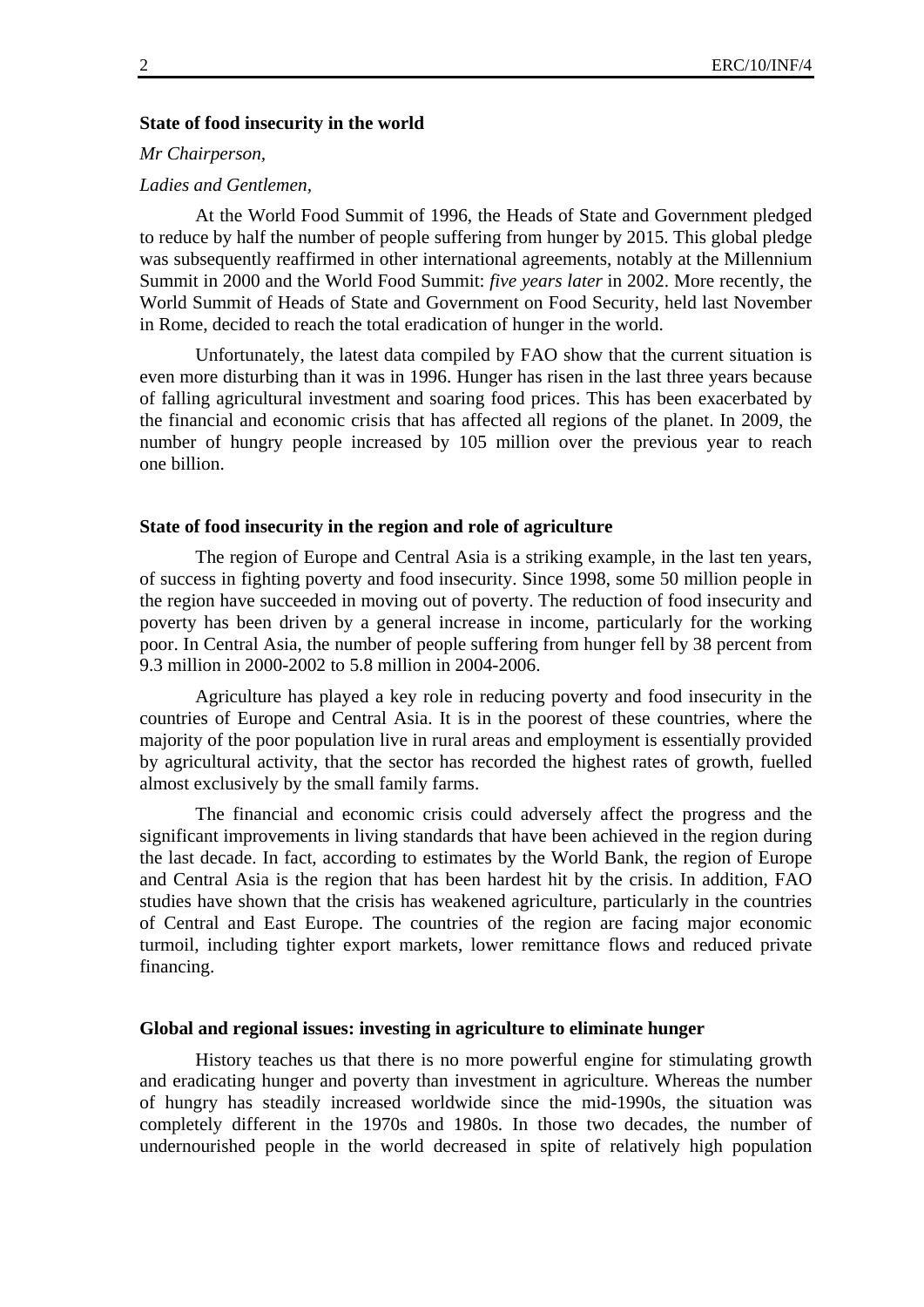growth. The investments that were made in the agricultural sector at the time, especially in rural infrastructure and scientific research, prompted a rapid increase in cereal yields.

 In poor countries that are characterized by large rural populations, small farms and essentially rural poverty, agriculture can be a driving force for growth and hunger reduction, by providing food, employment and income.

 Over the last fifty years we have been told that long-term agricultural growth is an indispensable condition for reducing food insecurity and poverty. Empirical studies indicate that growth in GDP that is originating in agriculture is at least twice as effective in reducing poverty as growth in GDP originating in other sectors of the economy.

 To feed the world in 2050, with its 9.1 billion inhabitants of which 70 percent will be in urban areas, food production will need to increase by 70 percent globally and to double in the developing countries.

With limited natural resources, agricultural growth will need to come essentially from higher yields. Key factors in such growth will be access to water and modern inputs, good agricultural practices, land and soil management and targeted technologies. But we also need to tackle the constraints of agricultural commodity marketing and ensure that small farmers receive an adequate income. This will mean resolving the problem of insufficiency and inadequacy of information and communication systems, poor roads, storage and processing facilities, as well as food quality and safety control systems. Moreover, agriculture will have to cope with climate change and its impact on productivity.

 But sufficient financial resources are needed to improve infrastructure and modernize agricultural production resources in the poor countries. The proportion of official development assistance (ODA) that is allocated to agriculture, including forestry and fisheries, has fallen from 19 percent in 1980 to about 5 percent today. Agriculture in the developing countries needs 44 billion US dollars per year of ODA to finance modern inputs, rural infrastructures and technologies for the benefit of small farmers.

 Investing more in the region's agricultural sector could help resolve hunger in other regions of the world. It is estimated that, with sufficient investment, nearly 10 million hectares of arable land could be brought back into cultivation to grow grains and oilseed crops in Kazakhstan, the Russian Federation and Ukraine.

#### **Agenda of the Regional Conference**

 At this Twenty-seventh Regional Conference, you will be informed of FAO's activities in the region and will have an opportunity to discuss priorities and implementation of the Immediate Plan of Action for FAO Renewal, the establishment of the network of decentralized offices and the reform of the Committee on World Food Security.

 A ministerial round table will be held on measures taken to deal with agricultural and rural development issues in the region.

### **FAO reform**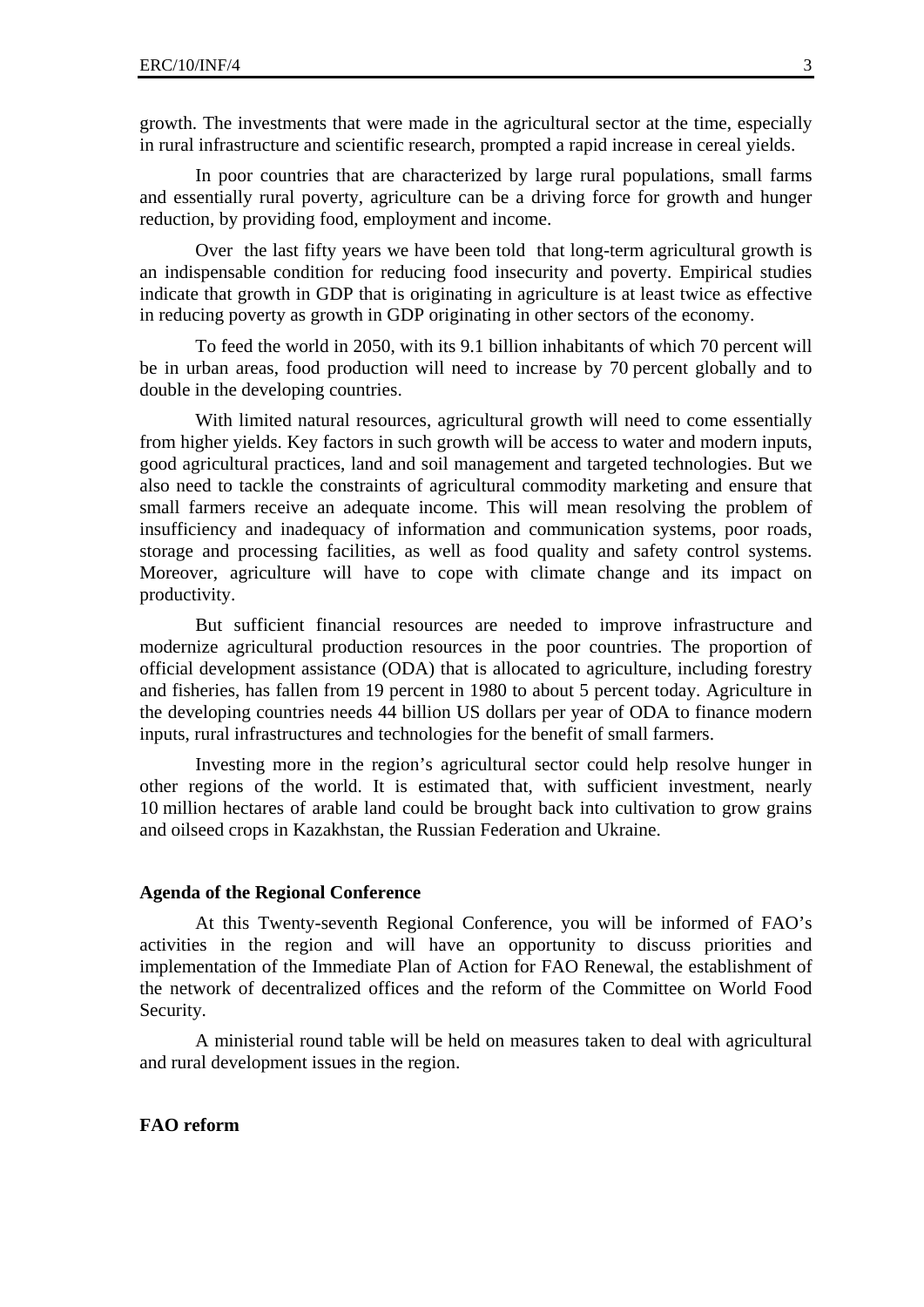FAO is currently undergoing the most profound process of reform within the United Nations system. It is renewing its working arrangements and the way it performs its mandate and delivers its services to member countries.

 Implementation of the Immediate Plan of Action has been the primary objective of both the Member Nations and the Secretariat since it was adopted at the Special Session of the Conference in November 2008. The main elements of the Immediate Plan of Action are:

- adoption of a planning framework and a new results-based culture;
- decentralization and greater delegation of authority;
- organizational streamlining;
- improvement of human resource management;
- more effective governance.

 Since January, the Regional Offices have been responsible for overseeing the programme and budget of technical officers in the region. They will gradually take over the management of technical work of country offices. In addition, staff of regional offices have been trained to assume responsibility for the Technical Cooperation Programme.

 To facilitate the alignment of our administrative structure with the results-based framework, a comprehensive restructuring of the Headquarters was initiated in 2009 and is due for completion in 2012. A key element of this exercise has been the elimination of 40 Director-level positions with the aim of producing a flatter organizational structure and hierarchy.

 The Independent Chairperson of the Council will explain in more detail the ongoing activities in this regard, especially at the level of Representatives of Member Nations.

### **Reform of the Committee on World Food Security (CFS)**

 Last November, the Thirty-sixth Session of the FAO Conference approved another significant reform, that of the Committee on World Food Security (CFS). The purpose of CFS reform is to improve the governance of world food security, using existing structures and programmes and creating effective partnerships. The renewed CFS has the following important characteristics:

- a global forum of discussion to foster a convergence of views on the causes and consequences of food insecurity and on the modalities of action required in this area;
- a mechanism for the global coordination of efforts to eliminate hunger in order to ensure long-term coherence and effectiveness of action;
- a solid scientific basis: the new CFS comprises a High-Level Panel of Experts that will help in taking appropriate decisions by providing objective and impartial research and analysis;
- an openness to all stakeholders: governments, regional and international institutions, economic and financial partners, farmers' organizations, the private sector, nongovernmental organizations, foundations and civil society, all will be well represented.

 But for the CFS to be a high-level intergovernmental process of decision-making and thus to acquire political legitimacy, governments need to be represented at ministerial level at its meetings. In addition to relevant technical ministries and departments, the